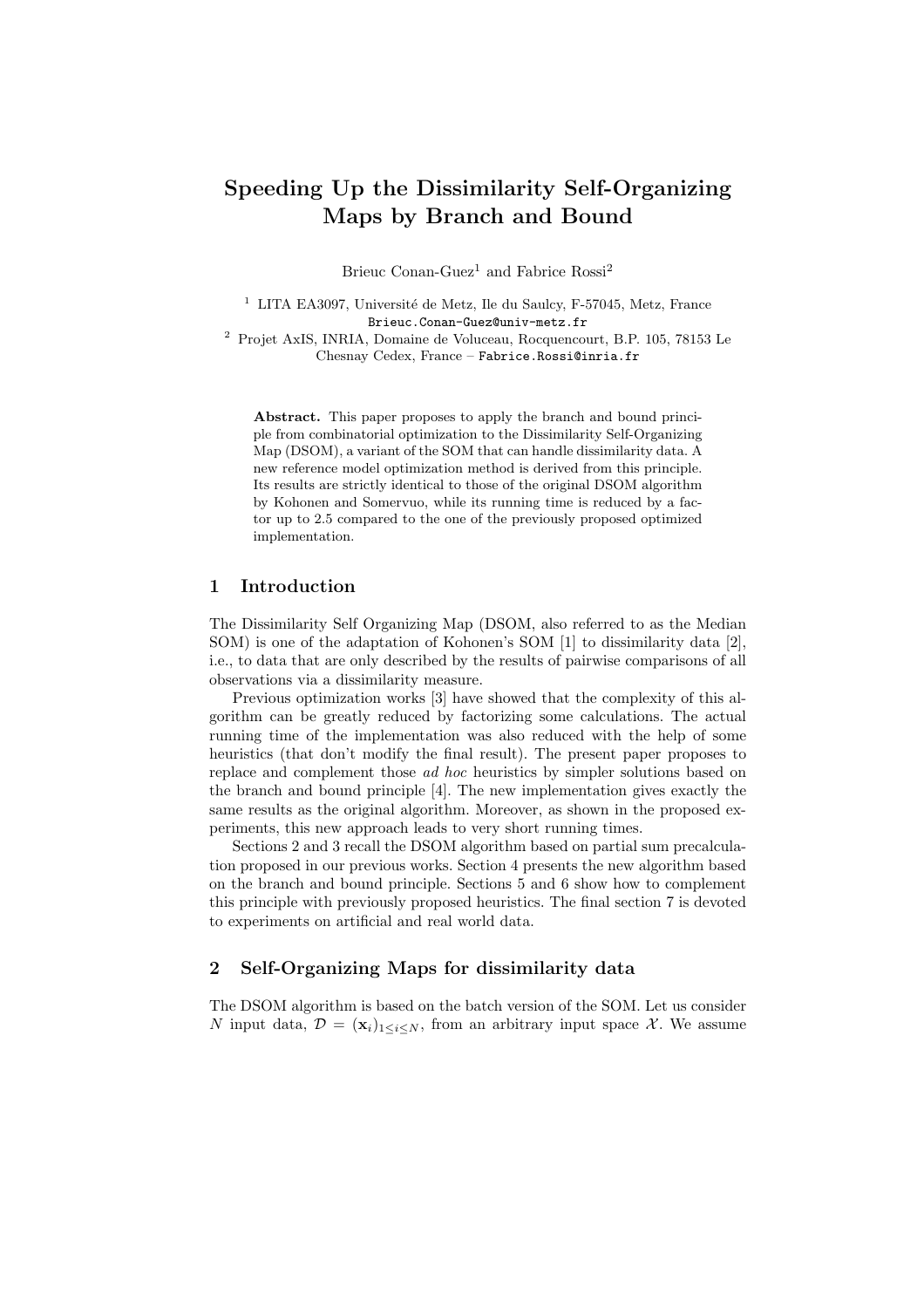given all pairwise dissimilarities between the data, denoted  $d(\mathbf{x}_i, \mathbf{x}_k)_{i,k}$ . The dissimilarity is symmetric and positive (with  $d(\mathbf{x}_i, \mathbf{x}_i) = 0$ ).

As in the standard SOM, the DSOM maps input data from an input space to a low dimensional organized set of M units (or neurons) arranged via a prior structure (generally a graph or a grid structure). However, as we make no assumption on the structure of the data, we can no longer associate an arbitrary vector model to each unit. The main difference between the DSOM and the standard SOM lies in this limitation of the former. There are two main solutions to overcome this problem. One possibility is to completely avoid using reference models, as proposed in [5]. In this paper we focus on a simpler solution, proposed in  $[6, 2]$ , in which the reference model for each unit is chosen among the input data: for each unit j, it exists i such that the model associated to unit j, denoted  $\mathbf{m}_j$ , is located on  $\mathbf{x}_i$ .

As in a standard DSOM, the prior structure of the units leads to the definition of a neighborhood function,  $h^l$ , such that  $h^l(u, v)$  measures the influence of unit  $u$  on unit  $v$  (and *vice versa*). One usual requirement in Kohonen algorithms is that  $h^l(u, v)$  is a decreasing function of the distance between u and v in the prior structure. The DSOM is based on the batch paradigm: the superscript  $l$ used in the neighborhood function corresponds to the epoch number in the batch training, and as in the standard batch SOM, the influence on  $u$  over  $v$  tends to decrease over time.

For each epoch, the DSOM performs two operations. The first operation is the affectation of each input data to its best matching unit (BMU). The second operation is the model update. An elementary solution for the affectation is to minimize the dissimilarity between an input data and the models, i.e., to define the affectation function  $c^{l}$  (which maps, at epoch l, an input data index to a unit index) as follows

$$
c^{l}(i) = \arg\min_{j \in \{1, ..., M\}} d(\mathbf{x}_{i}, \mathbf{m}_{j}^{l-1}),
$$
\n(1)

However, this criterion has a major drawback when used for the DSOM. As models are chosen among the input data, different units can share the same models [7] and there is no more a unique BMU for each input data. In order two avoid such map folding, our implementation relies on a tie breaking rule from [8]: if there are several candidate for the BMU of an input data, the comparison is extended to the models of neighbor units. While this approach gives satisfactory results, it also induces an increased running time (see section 7).

The cluster associated to unit j is denoted  $\mathcal{C}_j^l = \{1 \leq i \leq N | c^l(i) = j\}$ . We denote  $\mathcal{P}^l$  the partition induced by the affectation phase at epoch l.

Model update is done through the principle of the generalized median exposed in [2], which is summarized in the following equation

$$
\mathbf{m}_j^l = \arg\min_{\mathbf{m}\in\mathcal{D}} \sum_{i=1}^N h^l(c^l(i), j) d(\mathbf{x}_i, \mathbf{m}).
$$
\n(2)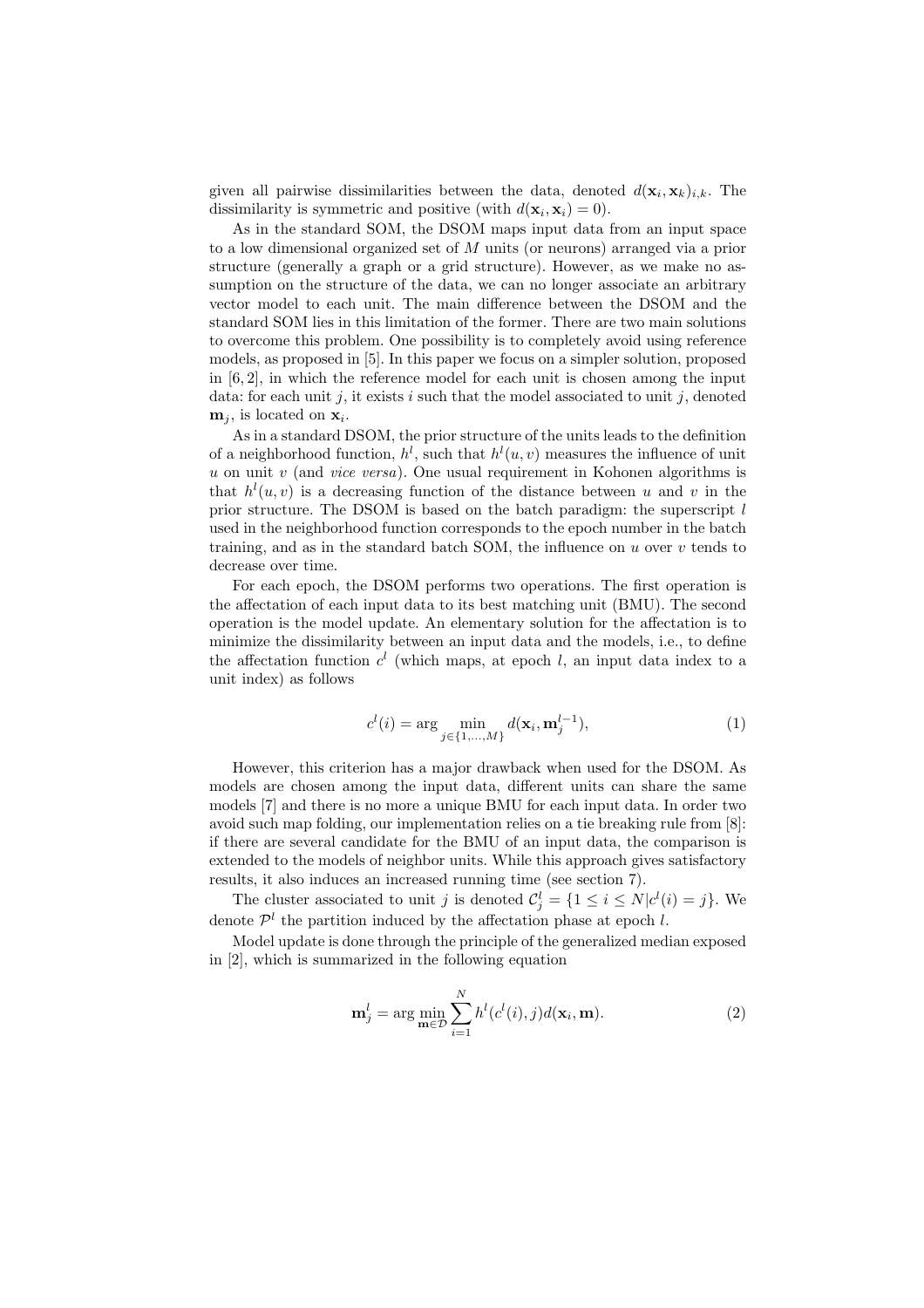The new model for unit j,  $\mathbf{m}_j^l$  is chosen such as to minimize the weighted sum of its dissimilarity to all the input data. Weight values reflect the prior structure of the map. In [2], variants of Equation 2 are considered: for instance, the search for the model  $\mathbf{m}_j^l$  can be restricted to observations affected to units close to unit  $j$  in the map. We restrict ourselves to the presented version, but our analysis applies also to its variants.

# 3 Partial sum precalculation

As show in [3], the cost of the model update is  $O(N^2M)$  when it is implemented with an exhaustive search over the input data. The affectation phase cost is  $O(NM)$  for the criterion of Equation 1 and  $O(NM^2)$  in the worst case with the solution proposed in [8]. This is smaller than  $O(N^2M)$  as M is assumed to be smaller than  $N$ .

As show in [3], equation 2 can be rewritten in order to reduce the cost of the exhaustive search. We denote  $D^{l}(u,k) = \sum_{i \in \mathcal{C}_u^l} d(\mathbf{x}_i, \mathbf{x}_k)$ . We call these quantities "partial sums". The function which appears in the right hand side of equation 2 can now be re-expressed as follows:

$$
S^{l}(j,k) = \arg\min_{\mathbf{m}\in\mathcal{D}} \sum_{i=1}^{N} h^{l}(c^{l}(i),j)d(\mathbf{x}_{i},\mathbf{x}_{k}) = \sum_{u=1}^{M} h^{l}(u,j)D^{l}(u,k)
$$
(3)

As all partial sums can be computed once and for all before the computation of  $S^l(j,k)$ , the cost associated to the model update reduces to  $O(N^2 + NM^2)$ . It should be noted that this new algorithm leads to strictly identical results as those obtained by the original algorithm.

# 4 DSOM implementation based on the branch and bound principle

### 4.1 Branch and bound principle

The branch and bound principle [4] reduces the expected cost of the resolution of a minimization problem by avoiding an exhaustive search, with the help of two procedures the first one is a partition method for the solution space. This corresponds to the branching part. The second is an approximation method capable that can give quickly a lower bound for the function to be minimized on a cluster obtained by the first procedure. This corresponds to the bounding part. The algorithm proceeds by first optimizing the function on an initial cluster with an exhaustive search, obtaining this way an upper bound for the minimum. For each of the other clusters, it starts by calculating its lower bound via the approximation method and carries an exhaustive search in the cluster only if the lower bound is lower than the current upper bound. The efficiency of this approach depends on the partition, on the quality of lower bounds and on the access order of clusters.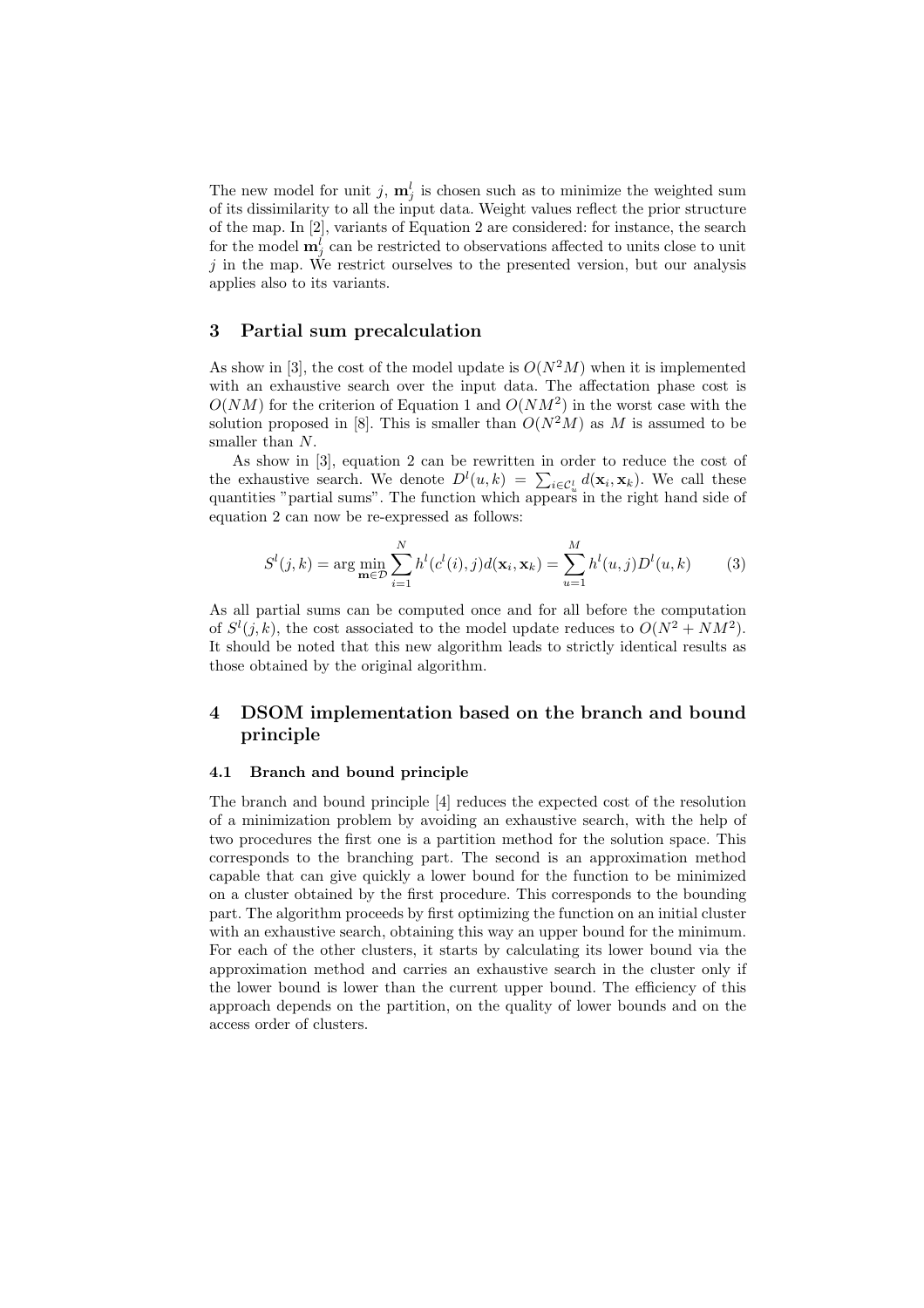In the DSOM context, the goal is to optimize  $S^l(j,.)$ , and the solution space  $\mathcal D$  is split according to the partition  $\mathcal P^l$  produced during the affectation phase. Because of the organization induced by the DSOM algorithm, this partition tend to have homogeneous and separated clusters after a few epoch. Therefore, lower bounds tend to be relatively high for numerous clusters and relatively low for few clusters. Exhaustive searches should therefore be avoided quite frequently.

Moreover, the prior structure of the DSOM helps to define an efficient cluster order. Indeed, good models for unit  $j$  are likely to belong to the corresponding cluster  $\mathcal{C}_j^l$  or to clusters associated to units close to j in the prior structure. By browsing the clusters in increasing distance order from unit  $j$ , the algorithm will obtain quickly a good estimate of the minimum and will avoid exhaustive search in the farthest clusters (this intuition is confirmed by the experiments).

The potential impact on computation time is quite interesting, as the model update cost can be reduced from  $O(NM^2)$  to  $O(NM + M^2)$  in the best case (without taking into account the partial sum computation and the cost of the approximation method). Let us assume indeed an equi-distribution of observations in clusters  $(N/M)$  observations per cluster) and a perfect behavior: the exhaustive search is conducted only in the first cluster and avoided in all the other (because the minimum belongs to the first cluster and the lower bound for the remaining clusters is always higher than the minimal value). Under such assumption, the update cost for unit j is  $O(M(N/M))$  for the exhaustive search in the first cluster and  $O(M-1)$  for the comparison with the lower bounds of the other clusters. This leads to a total model update cost of  $O(MN + M^2)$ .

#### 4.2 Lower bound computation

As explained in the previous section, we need to compute a lower bound of  $S^l(j,.)$ on each clusters. A very efficient strategy relies on the structure of equation 3:

$$
\eta^{l}(j, u) = \sum_{v=1}^{M} h^{l}(v, j) \min_{k \in \mathcal{C}_{u}^{l}} D^{l}(v, k) \le \min_{k \in \mathcal{C}_{u}^{l}} S^{l}(j, k)
$$
(4)

Computing all quantities  $\lambda^l(v, u) = \min_{k \in C_u^l} D^l(v, k)$  costs  $O(NM)$   $(O(|\mathcal{C}_u^l|))$ for one of them). This is compatible with the ideal running time of the model update phase with branch and bound  $(O(MN + M^2))$  see previous section).

However the computation cost associated to lower bounds  $\eta^l$  is  $O(M^3)$ . This is a quite high overhead compared to ideal running time  $(O(MN + M^2))$ . Therefore we propose the following generalization:

$$
\eta^{l}(j, u, \Theta) = \sum_{v \in \Theta} h^{l}(v, j) \lambda^{l}(v, u)
$$
\n(5)

where  $\Theta$  is a subset of  $\{1, \ldots, M\}$ . If  $\Theta$  is maximal we get back to equation 4. When  $\Theta$  is reduced to a singleton, the cost reduces to  $O(M^2)$ , which is compatible with the ideal running time of the model update phase. In practice, we focused on the particular case of  $\eta^l(j, u, \{j\})$ . This heuristic is motivated by the following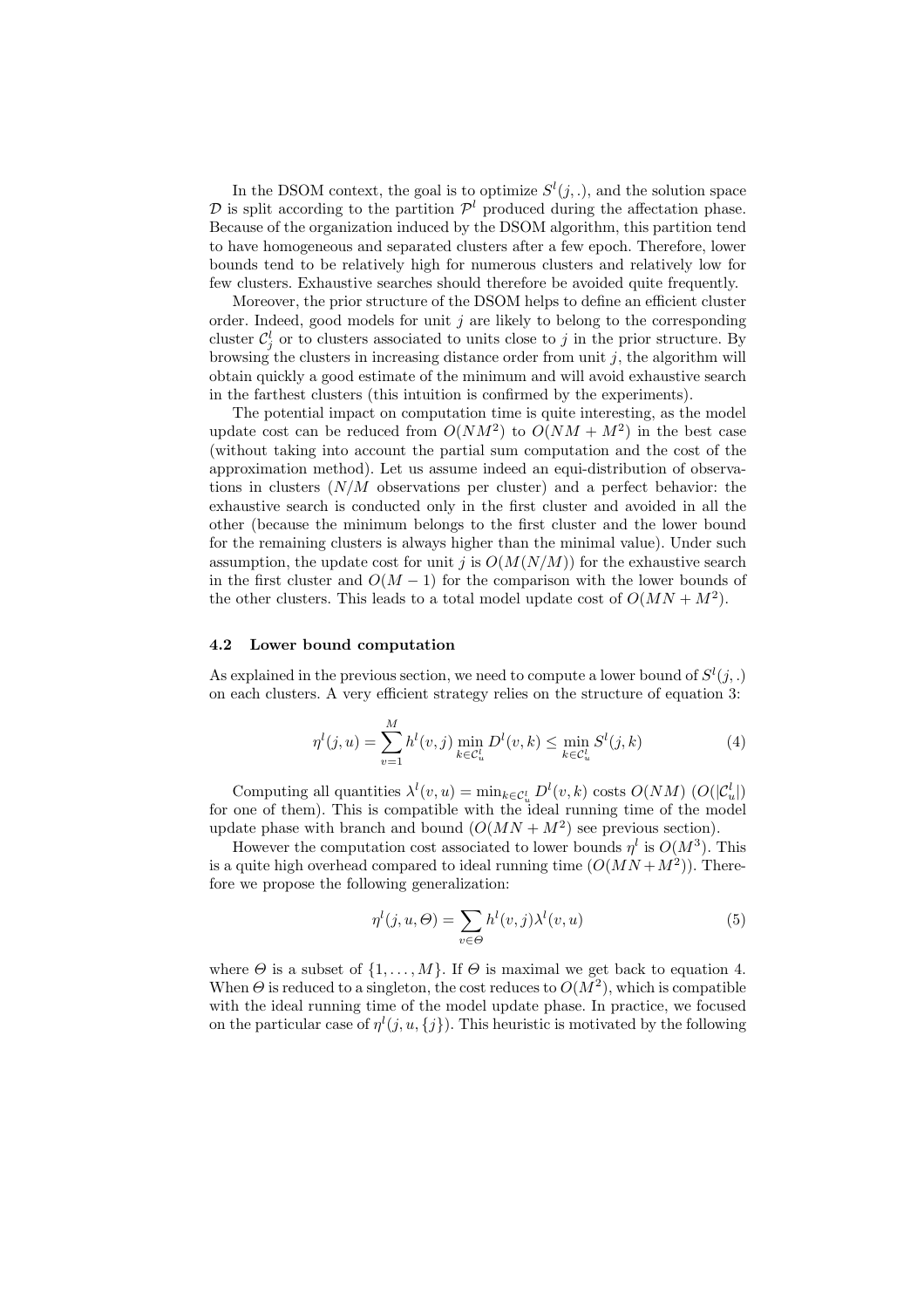remark:  $h^l(v, j)$  gets smaller as the distance between units v and j increases in the prior structure. Furthermore, functions used to compute  $h^{l}(v, j)$  decrease very quickly. Therefore,  $\lambda^l(j, u)$  has a large influence on  $\eta^l(j, u)$ .

# 5 Early stopping

An early stopping approach was already used in our previous works [3]. In this paper, it is combined to the branch and bound principle. The lower bound computation proposed in the previous section can be described by the following recurrent scheme:

$$
\eta^{l}(j, u, \Theta)_{1} = h^{l}(\theta_{1}, j)\lambda^{l}(v_{1}, u), \eta^{l}(j, u, \Theta)_{t} = \eta^{l}(j, u, \Theta)_{t-1} + h^{l}(\theta_{t}, j)\lambda^{l}(\theta_{t}, u),
$$

where  $\Theta = {\theta_1, ..., \theta_{|\Theta|}}$ . Each  $\eta^l(j, u, \Theta)_t$  is a lower bound of  $S^l(j, .)$ . As the complete computation of  $\eta^l(j, u, \Theta)$  is quite expensive (and sometimes useless), it can be replaced by a lazy strategy: at each step of the iteration calculation  $\eta^l(j, u, \Theta)_t$  is compared to the upper bound find so far. If the upper bound is lower than  $\eta^l(j, u, \Theta)_t$ , the loop is stopped before termination (early stopping) and no exhaustive search is performed in the current cluster.

As in the previous section, the computation order has a major impact on the algorithm efficiency. Indeed  $\eta^l(j, u, \Theta)_t$  must increase as quickly as possible in order to avoid useless comparisons. A naive approach would be to sort  $h^l(\theta_t, j) \lambda^l(\theta_t, u)$  in decreasing order, and to sum them accordingly. However the overhead induced by the sorting algorithm renders this optimal order useless, and a sub-optimal order must therefore be used. We propose to sum the terms according to the decreasing order of  $h^l(\theta_t, j)$ . After some epoch the neighborhood function dominates the product (the neighborhood function decreases quickly) and this order is a reasonable approximation of the optimal order. Moreover, as the neighborhood function is a decreasing function of the distance in the prior structure, such order is independent of the current epoch, and can be computed during the algorithm initialization: the overhead associated to this order is therefore negligible.

# 6 Memorization

The last optimization presented in this paper was already applied in our previous works [3]. It applies to the computation of  $D^{l}(u, k)$  and  $\lambda^{l}(v, u)$ , and is based on the fact that when the DSOM algorithm proceeds, clusters tend to stabilize: it is quite common for one (or more) cluster to remain identical from one epoch to the next one. In such cases, the N partial sums  $D^{l}(u, k)$  associated to this cluster remain unchanged. In a similar way, the quantity  $\lambda^{l}(v, u) = \min_{k \in C_u^l} D^{l}(v, k)$ changes only if cluster  $\mathcal{C}_u^l$  or cluster  $\mathcal{C}_v^l$  are modified. Therefore, a lazy computation strategy can be used: we just have to monitor cluster modifications in the affectation phase, and recompute corresponding quantities accordingly.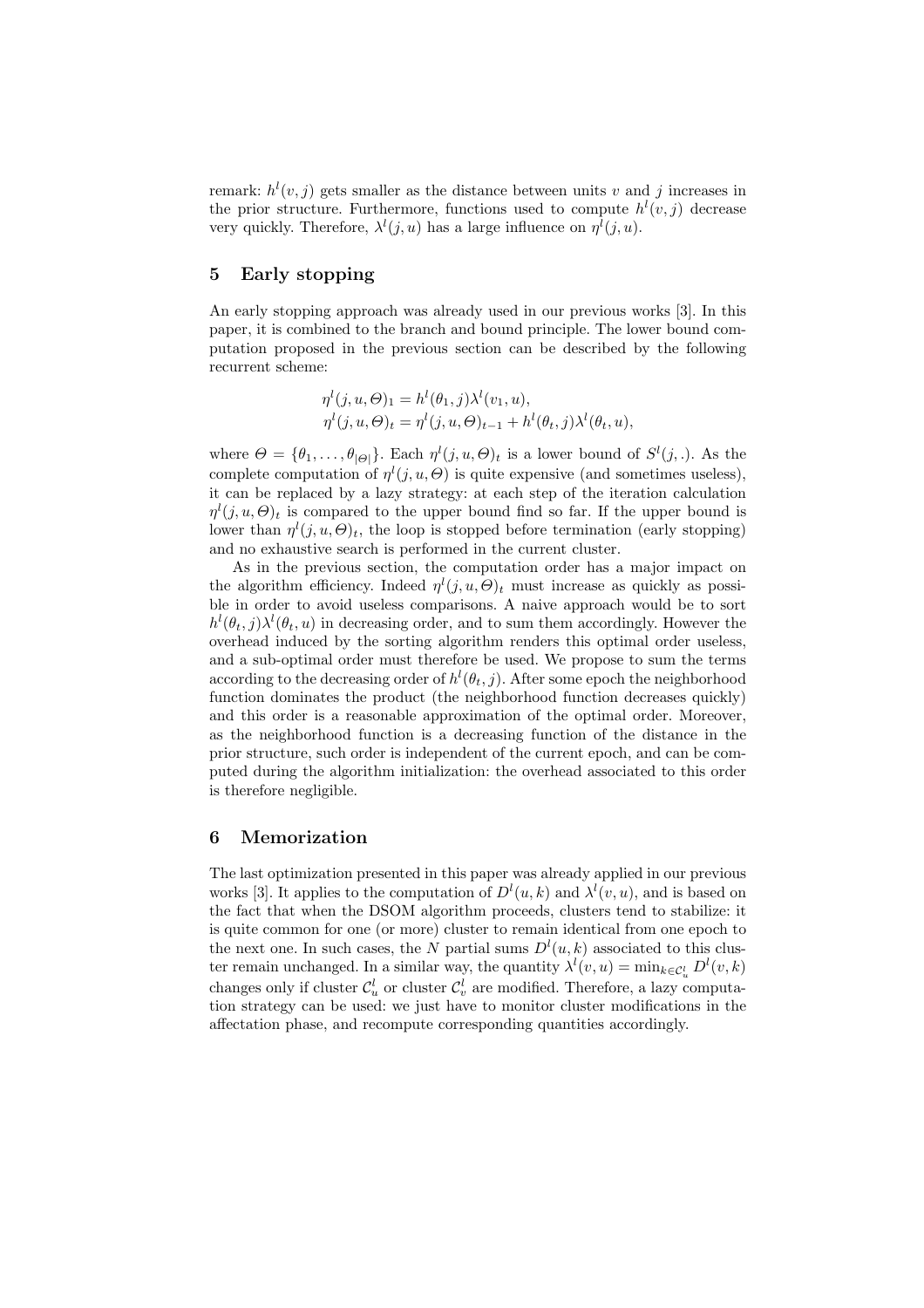# 7 Experiments

The proposed optimized algorithms have been evaluated on two data sets. The first one is a simple benchmark: it consists in a set of  $N$  vectors in  $\mathbb{R}^2$  chosen randomly and uniformly in the unit square. The square euclidean distance was used to construct the dissimilarity matrix. Five values for  $N$  the number of observations, 500, 1 000, 1 500, 2 000 and 3 000 where tested.

The second data set is a real world one: it consists in a small English word list, extracted from the SCOWL [9]. The smallest list in this collection contains 4 946 very common English words. After removing plural forms and possessive forms, the word list reduces to 3 200 words. This is the first set. From this first set, a second one is constructed by applying Porter's stemming algorithm [10]. This reduces the word list to 2 277 words. In both cases a normalized version of the Levenshtein distance is used to compare the words [11] (string edit distance).

A DSOM with a hexagonal grid of size  $M = m \times m$  models is applied to those data. We always used  $L = 100$  iterations and a Gaussian kernel for the neighborhood function.

We report first in Table 1 some reference performances<sup>3</sup> obtained with the DSOM algorithm based on partial sum computation. We tested three different sizes for the grid,  $M = 49 = 7 \times 7$ ,  $M = 100 = 10 \times 10$ ,  $M = 225 = 15 \times 15$  and  $M = 400 = 20 \times 20$ . To avoid too small clusters, high values of M were used only with high values of N.

|                      |     | Artificial data | SCOWL |                                   |  |                       |     |
|----------------------|-----|-----------------|-------|-----------------------------------|--|-----------------------|-----|
| $N$ (observations)   |     |                 |       | 500 1000 1500 2000 3000 2277 3200 |  |                       |     |
| $M$ (clusters)       |     |                 |       |                                   |  |                       |     |
| $49 = 7 \times 7$    | 0.7 |                 |       | $1.5$ $2.5$ $3.7$ $6.6$           |  | 4.6                   | 8.6 |
| $100 = 10 \times 10$ | 2.6 | 4.5             | 7.3   |                                   |  | $10.0$ 16.9 12.6 19.4 |     |
| $225 = 15 \times 15$ |     | 26.6            |       | 40.9 54.4 83.2 62.5 86.4          |  |                       |     |
| $400 = 20 \times 20$ |     |                 |       | 133.2 174.2 242.8 185.9 318.0     |  |                       |     |

Table 1. Running times in seconds of partial sum algorithm

We notice first an important difference between results on artificial data and those on SCOWL data: running times on SCOWL data are slower than those on artificial data with comparable size. Such behavior can be explained by the fact that SCOWL data are much more sensitive to model collisions. As explained in Section 2, model collisions increase the cost associated to the affectation phase, which impacts overall running times. Such behavior will be identical for subsequent experiments.

Table 2 reports running time ratio between algorithms proposed in this work and the reference algorithm (the partial sum algorithm without branch and

<sup>3</sup> algorithms have been implemented in Java (JRE 5.0 of Sun) and tested on a workstation equipped with a 3.00 GHz Pentium IV under a Linux operating system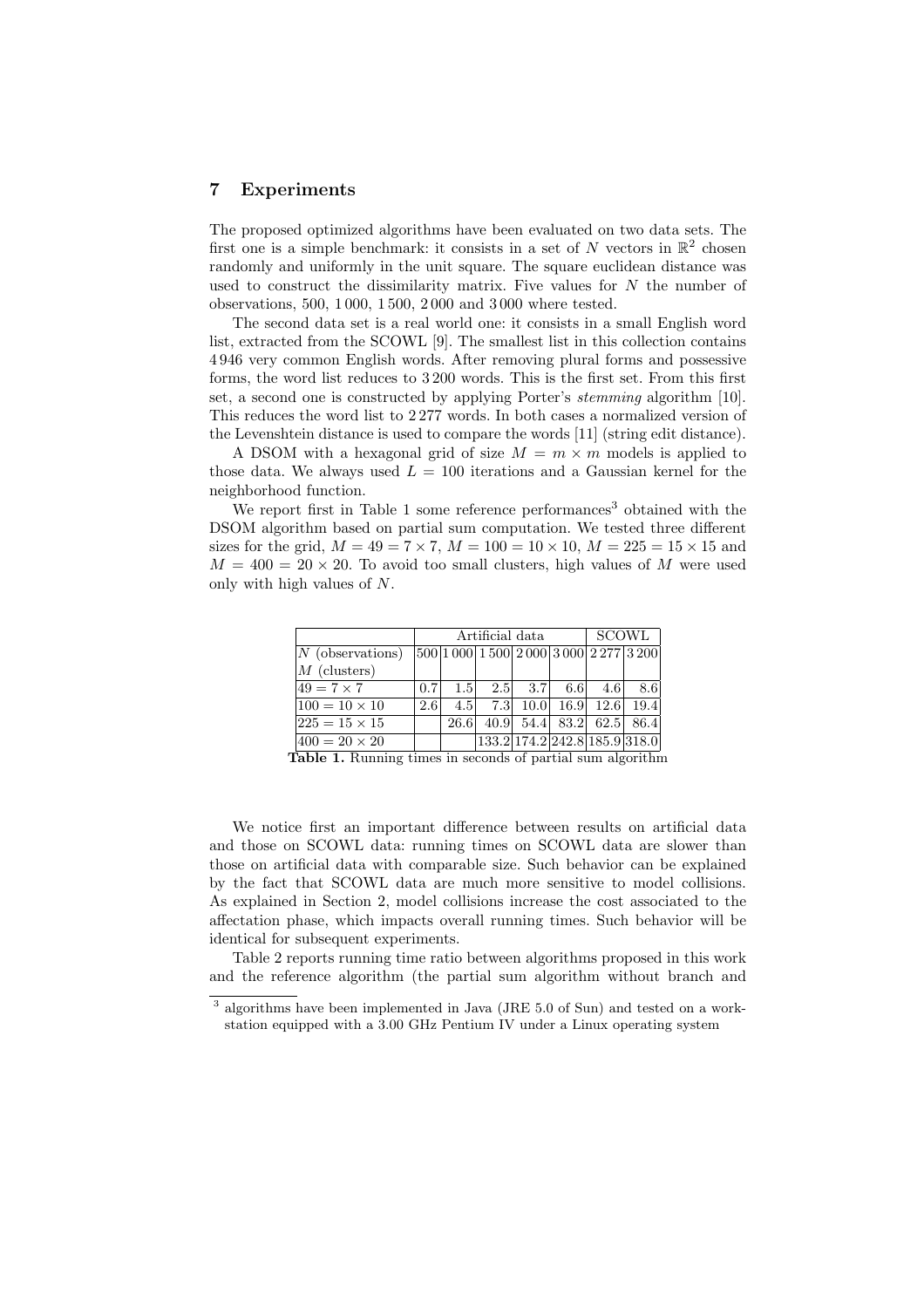bound or other heuristics). The results of our previous algorithm [3] is also reported. The first part of the table focuses on the branch and bound algorithm. Lower bound computations are done according to strategies described in section 4.2: the first result in each cell corresponds to lower bounds calculated with only one term  $\eta^l(j, u, \{j\})$  (see Equation 5), while the second result corresponds to lower bounds calculated according to Equation 4 (all terms are used).

|                      |         |                             | Artificial data |                             | SCOWL                      |                                  |                |
|----------------------|---------|-----------------------------|-----------------|-----------------------------|----------------------------|----------------------------------|----------------|
|                      | NM      | 500                         | 1 0 0 0         | 1500                        | 3000<br>2000               | 2277                             | 3200           |
| Branch and bound     | 49 1    | 1.5<br>$\cdot$ <sup>2</sup> |                 |                             | 1.3 <sub>l</sub><br>1.0    | 1.31<br>1.0                      | 1.2 0.9        |
| algorithm.           | 100 1.4 |                             | 2.1             | $1.3\,$<br>2.2 <sub>1</sub> | $1.2\,$<br>2.2<br>$\Omega$ | 2.1<br>1.5 <sub>l</sub><br>1.0   | 1.3<br>1.0     |
| left: one term       | 225     |                             | 2.0             | 2.7 2.0                     | 3.4 2.0<br>4.0 2.0         | 4.3 <sub>1</sub><br>1.2<br>1.8   | 2.0            |
| right: all the terms | 400     |                             |                 | 2.5                         | 2.8 2.5<br>3.4 2.4         | 4.2<br>1.3                       | 2.01.2         |
| Early stopping       | 49 1    | 1.5<br>.4                   | 1.4             | 1.4 1.3                     | 1.4 1.3<br>1.2<br>1.4      | 1.2<br>$\mathcal{D}$<br>$\Omega$ |                |
| algorithm.           | 10011.7 | 1.9 2.1                     |                 | 2.3 2.1<br>2.3 2.2          | 2.3 2.0                    | 2.1<br>1.5 <sub>1</sub><br>1.5   | 1.3<br>1.4     |
| left: no order       | 225     |                             | 3.1             | 4.4 3.8                     | 5.04.2<br>5.3 4.5          | 5.3 2.0                          | 2.2<br>2.0 2.1 |
| right: order         | 400     |                             |                 | 6.2 4.1<br>3.6              | 6.5 5.0                    | 2.4 <br>7.1<br>2.6               | 1.9<br>1.8     |
| left: memorization   |         | 49 1.9                      | 1.4 1.9         | 1.4 1.9                     | 1.4 1.8<br>0.9 1.8         | 1.3 1.4<br>1.2                   | 1.1<br>1.3     |
| algorithm.           | 100 2.2 |                             | 2.9             | 1.9 2.9<br>1.7              | 2.9<br>1.6 2.8             | 1.5<br>$1.2\,$<br>1.6            | 1.1<br>1.5     |
| right: previous      | 225     |                             | 5.1             | 2.7 5.8                     | 2.8 6.3<br>2.716.4         | 2.5 2.1                          | 1.5<br>1.6 2.3 |
| algorithm.           | 400     |                             |                 | 6.8                         | 3.6 7.3<br>3.5 8.2         | 3.2 2.6                          | 1.9 1.9        |

Table 2. Speed up of proposed algorithms (reference: partial sum algorithm)

The running times obtained with the simplest lower bound estimator (only one term) are almost always lower than those of the partial sum algorithm. This shows that even with a very optimistic lower bound, the branch and bound principle reduces a lot the search burden. However a closer analysis of the results shows that the speed up decreases as  $N$  increases. This a consequence of the domination of the  $O(N^2)$  term in the total cost of the algorithm: a reduction of the actual cost of the other term  $O(NM^2)$  has only a marginal effect in this situation. For the very same reasons, results get better when  $M$  increases.

Results based on a more accurate estimation of the lower bound (based on Equation 4) show a greater improvement. Despite the higher calculation cost for those bounds  $(O(M^3)$  compared to  $O(M^2)$ ), its improved accuracy is sufficient to reduce even further the need of exhaustive search and therefore the running times.

The second part of Table 2 reports running time ratio between the early stopping algorithm (when early stopping is included in the lower bound calculation) and the reference algorithm (partial sum algorithm). Left results correspond to the algorithm where summations are done according to the natural order, whereas right results correspond to the order induced by the prior structure. Both series of results show that early stopping has always a positive impact on the running time. Moreover, the ordering strategy proposed in section 5 appears to lead to significant improvements.